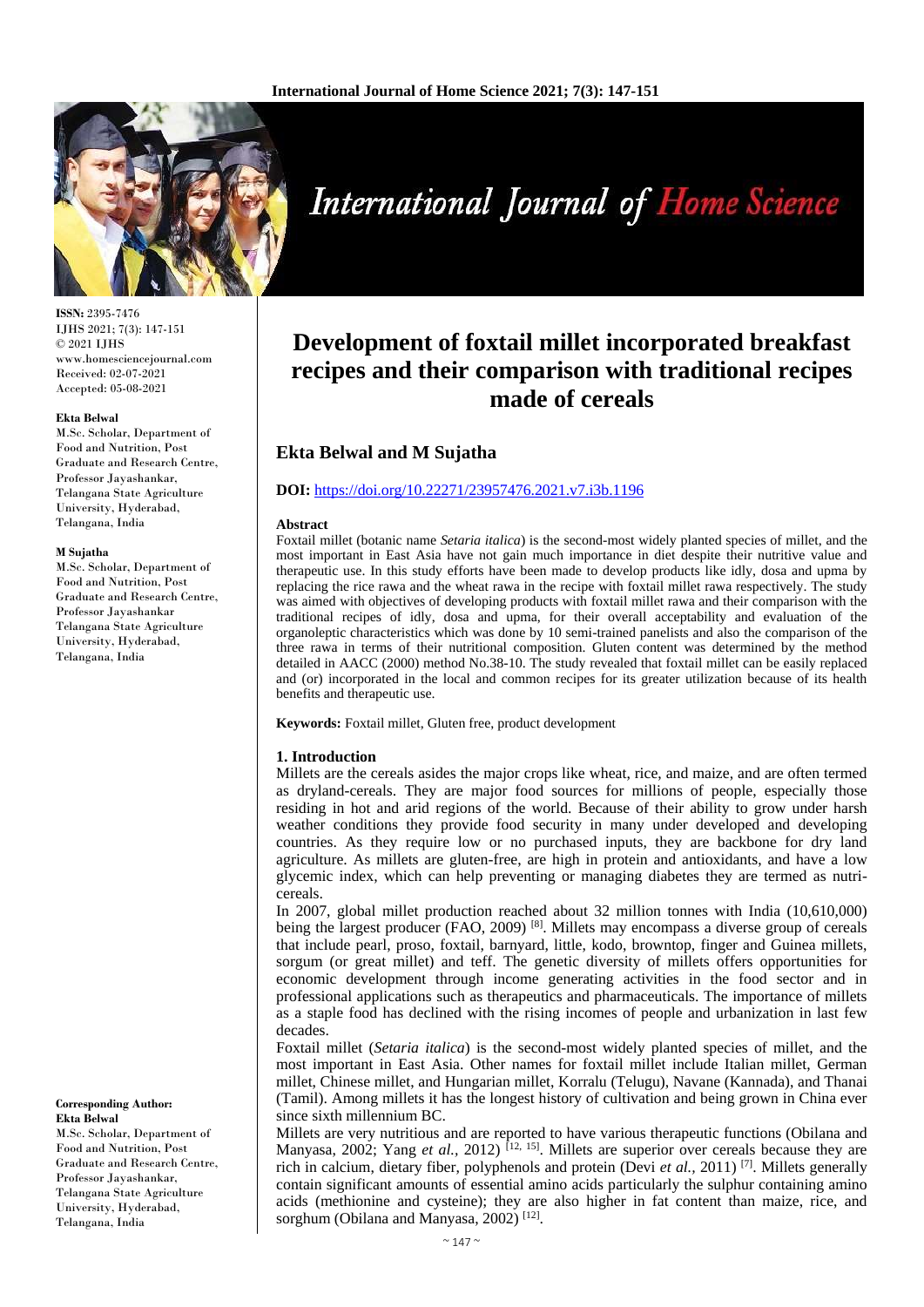Magnesium and phosphorus are present in good amounts in millets therefore help in reduce the effects of migraine and heart attacks (due to Magnesium) while, phosphorus is an essential component of adenosine triphosphate (ATP) a precursor to energy in the body (Badau *et al.,* 2005; Liang *et al.,* 2010; Devi *et al.,* 2011) [4, 11, 7] .

The work of Liang  $et$  al. (2010)<sup>[11]</sup> presented the general properties of foxtail millet oil and its fatty acid profile. It is apparent that millet oil could be a good source of natural oil rich in linoleic acid and tocopherols (Liang *et al.,* 2010; Amadou *et al.*, 2011)<sup>[11, 2]</sup>. Foxtail millet as a low GI food product leads to modest improvement in long-term glycemic and lipidemic control in type 2 diabetics (Thathola *et al.,* 2005) [14] .

Millets are more than just an alternative to common grains. They have beneficial health effects. Millets are rich in phytochemicals, including phytic acid, which is believed to lower cholesterol, and phytate, which is associated with reduced cancer risk (Coulibaly *et al.*, 2011)<sup>[6]</sup>. Millet is gluten-free, therefore an excellent option for people suffering from celiac diseases often irritated by the gluten content of wheat and other more common cereal grains. It is also useful for people who are suffering from atherosclerosis and diabetic heart disease (Gélinas *et al.,* 2008) [9] . Choi *et al.* (2005) [5] and Park *et al.* (2008)<sup>[13]</sup> reported that "protein concentrate of Korean foxtail millet and proso millet significantly elevated plasma adiponectin and HDL cholesterol levels and caused major decreases in insulin levels relative to a casein diet in type 2 diabetic mice." Free radical quenching potential of different millets kodo millet, finger millet, little millet, foxtail millet, barnyard millet (kudiraivali), great millet (jowar) and their white varieties were revealed to have significant antioxidant activity by 1, 1, Diphenyl -2- picrylhydrazyl (DPPH) method (Devi *et al.,* 2011; Quesada *et al.,* 2011; Kamara *et al*., 2012) [10, 7] . Moreover, Kamara *et al.* (2012) [10] reported different radical scavenging activities of fractionated foxtail millet protein hydrolysate.

In Southern India (Rayalaseema and Telangana) this is cooked like rice and a generation ago this was among the common food items of the people. Foxtail Millet is again making place in our plates as this is more healthy than rice. Hence efforts have been made to develop products in which foxtail millet can be used as a replacement for rice and wheat rawa.

#### **2. Materials and Methodology**

**2.1 Materials:** The raw materials wheat rawa, rice rawa and foxtail millet are procured from the local market. Foxtail millet rawa is prepared in the laboratory by cleaning, sieving and then grinding it coarsely in the grinder.

**2.2 Product development:** Three products Idly, Upma and Dosa were prepared with the normal recipe using Rice rawa (idly and dosa) and Wheat rawa (upma) and also by replacing the former with Foxtail millet rawa and subjected to sensory evaluation using a suitable scale to know the product acceptability.

**Table 1:** Proportions of the ingredients used in different reciepes

| S. No. | <b>Recipe Name</b>          | Code | <b>Proportion of Ingredients</b>           |
|--------|-----------------------------|------|--------------------------------------------|
|        | Rice Idly                   | RI   | Rice rava and Blackgram dal (3:1 parts)    |
|        | Foxtail millet Idly         | FI   | Foxtail rava and Blackgram dal (3:1 parts) |
|        | Rice Dosa                   | RD.  | Rice rava and Blackgram dal (3:1 parts)    |
|        | <b>Foxtail millet Dosa:</b> | FD.  | Foxtail rava and Blackgram dal (3:1 parts) |
|        | Wheat (Semolina) Upma       | WU   | Semolina:                                  |
|        | Foxtail Millet Upma:        |      | Foxtail millet: 120 gm                     |

**2.3 Sensory evaluation:** A semi-trained panel of 10 judges has evaluated the six products, two idly products of which one product was prepared using rice rawa and another with foxtail millet rawa; two dosa products of which one product was prepared using rice rawa and another with foxtail millet rawa and two upma products of which one product was prepared using wheat rawa and another with foxtail millet rawa. The products were evaluated for colour (20), texture (30), taste (30), aroma (10), absence of defects (10) using composite scoring method with a total score of 100. Based on the total score obtained products were evaluated for their overall acceptability using a five point scale i.e., Excellent= 80-100, very good =  $60-80$ , good =  $40-60$ , fair =  $20-40$  and poor =  $0-$  20. Samples were coded using random three-digit numbers. Panelists were provided with a glass of water and instructed to rinse and swallow water between samples.

**2.4 Gluten estimation:** Gluten is a protein composite of gliadin and glutenin, found in wheat and related grains conjoined with starch in the endosperm. Gluten gives elasticity to dough, helping it rise and keeps its shape and often gives the final product a chewy texture. Being insoluble in water, they can be purified by washing away the associated starch. Gluten content of wheat, rice and foxtail millet rawa samples was determined by the AACC (2000) method No.38- 10.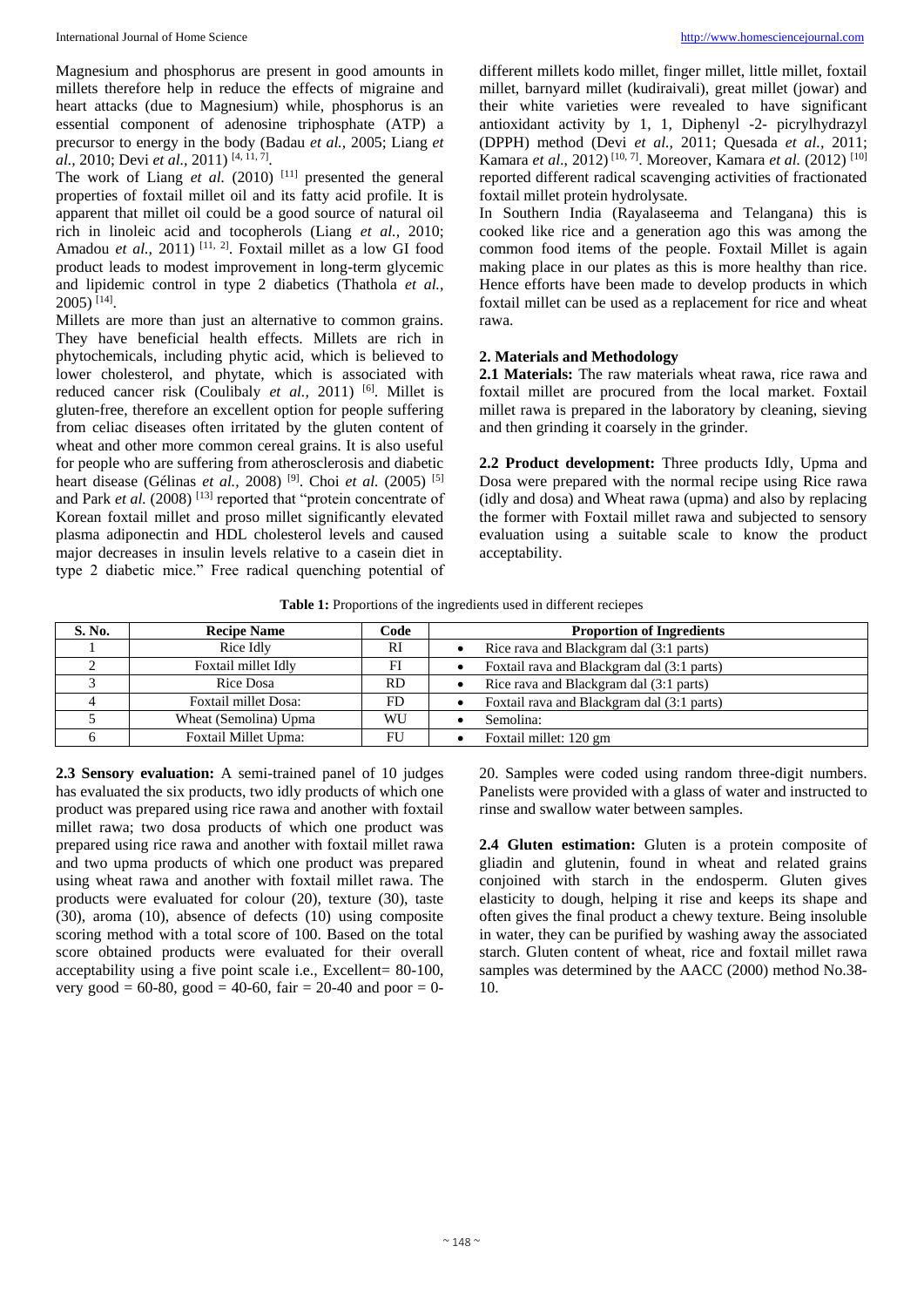

**Fig 1:** Gluten estimation AACC (2000) method No.38-10.

#### **3. Results and Discussion**

The nutrient profile comparison of wheat, rice and foxtail millet is given in Table 1.The table shows that Foxtail millet has highest amount of energy (361g), protein (12.3g) and fat (4.3g) as compared to rice and wheat. Rice has highest amount of carbohydrate (78.2g). While the fiber (12.2 g), iron

(5.3 g), calcium (41g) and phosphorous (306 mg) content is highest in Wheat. However less than wheat, foxtail millet has good amount of fiber, ash, iron, calcium and phosphorous as compared to rice. Thus, makes foxtail millet a healthy option compared to rice.

| Table 1: Nutrient Profile Comparison |  |  |  |  |  |  |
|--------------------------------------|--|--|--|--|--|--|
|--------------------------------------|--|--|--|--|--|--|

| Component (per 100g portion, raw grain) | Wheat | Rice | <b>Foxtail millet</b> |
|-----------------------------------------|-------|------|-----------------------|
| Energy(Kcal)                            | 346   | 345  | 361                   |
| protein (g)                             | 11.8  | 6.8  | 12.3                  |
| fat $(g)$                               | 1.5   | 0.5  | 4.3                   |
| carbohydrates $(g)$                     | 71.2  | 78.2 | 60.9                  |
| fiber $(g)$                             | 12.2  | 0.2  |                       |
| Ash                                     | 1.5   | 0.6  | 3.3                   |
| iron (mg)                               | 5.3   | 0.7  | 2.8                   |
| calcium (mg)                            | 41    | 10   | 31                    |
| Phosphorous (mg)                        | 306   | 160  | 290                   |
| .                                       |       |      |                       |

**Source:** Nutritive value of Indian foods

**3.1 Sensory evaluation:** A panel of 10 semi-trained panelists was given the six food samples for evaluation of organoleptic characteristics *viz*. colour, texture, aroma, taste, absence of defects and overall acceptability. Table 2 shows average score given by the judges.

The mean scores of sensory evaluation showed that the overall acceptability of the idly prepared with rice had the highest score (89.3  $\pm$  8.87) followed by rice dosa (87.1  $\pm$ 9.09). The upma prepared with wheat rawa had the highest score in colour (17.8  $\pm$  1.87), rice idly had the highest score for texture (7.26  $\pm$  0.79), aroma (9.2  $\pm$  1.31) and taste (27.6  $\pm$ 3.31). Rice dosa had highest score  $(8.9 \pm 1.37)$  for absence of defects. All the products prepared were within the acceptable range. No significant difference was observed in any of the characteristics and overall acceptability of wheat and foxtail millet upma which means it is totally acceptable. However no significant difference between any of the organoleptic characteristics of rice and foxtail millet rawa idly but significant difference was observed between the overall acceptability of the two products. No significant difference was observed between overall acceptability and other organoleptic characteristics except the taste of dosa made by rice rawa and foxtail millet.

| Product                                                | <b>Colour</b>      | <b>Texture</b>     | Aroma                 | Taste           | Absence of defects | <b>Overall Acceptability</b> |
|--------------------------------------------------------|--------------------|--------------------|-----------------------|-----------------|--------------------|------------------------------|
| F. Upma                                                | $17.6 \pm 1.96$    | $25.4 \pm 4.99$    | $8.4 \pm 1.96$        | $24.7 \pm 4.69$ | $7.9 + 2.37$       | $82.6 \pm 14.62$             |
| W. Upma                                                | $17.8 \pm 1.87$    | $25.6 \pm 2.83$    | $8.6 \pm 1.43$        | $24.8 \pm 4.16$ | $8.0 \pm 1.83$     | $84.1 \pm 10.92$             |
| t-value                                                | $-0.23^{NS}$       | $-0.11$ NS         | $-0.26$ <sup>NS</sup> | $-0.05NS$       | $-0.11$ NS         | $-0.25$ <sup>NS</sup>        |
| F. Idly                                                | $14.2 \pm 3.85$    | $22.8 \pm 6.87$    | $8.3 \pm 2.13$        | $24.1 \pm 4.42$ | $7.8 \pm 1.40$     | $76.6 \pm 15.29$             |
| R. Idly                                                | $17.7 \pm 2.26$    | $26.5 \pm 3.17$    | $9.2 \pm 1.31$        | $27.6 \pm 3.31$ | $8.3 \pm 1.25$     | $89.3 \pm 8.87$              |
| t-value                                                | $-2.47NS$          | $-1.54^{N}$        | $-1.13$ NS            | $-2.00NS$       | $-0.84$ NS         | $-2.27*$                     |
| R. Dosa                                                | $15.8 \pm 4.10$    | $26.4 \pm 2.99$    | $8.5 \pm 1.18$        | $27.2 \pm 2.04$ | $8.9 \pm 1.37$     | $87.1 \pm 9.09$              |
| F. Dosa                                                | $14.3 \pm 4.16$    | $23.2 \pm 6.27$    | $7.1 \pm 1.79$        | $22.3 \pm 5.48$ | $7.2 \pm 2.34$     | $74.6 \pm 17.95$             |
| t-value                                                | 0.81 <sup>NS</sup> | 1.41 <sup>NS</sup> | $2.06^{NS}$           | $2.64*$         | 1.98 <sup>NS</sup> | 1.96 <sup>NS</sup>           |
| R=Rice rawa; $F=$ Foxtail millet rawa; $W=$ wheat rawa |                    |                    |                       |                 |                    |                              |

\*95% CI (*p<*0.05), NS-Not Significant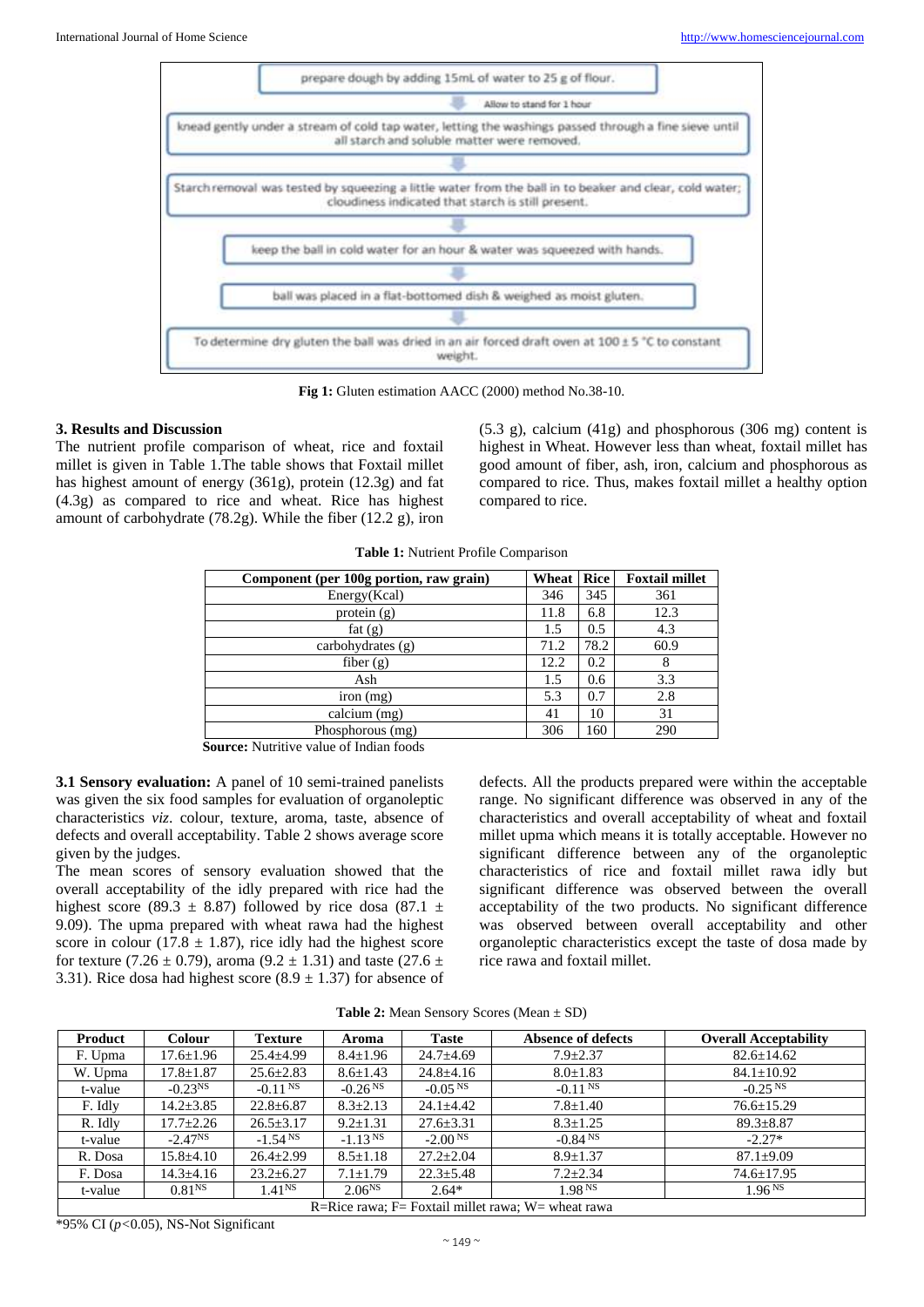

**Fig 2:** Sensory Scores

A certain peculiar taste and light yellow color of foxtail rawa products as compared to white colour of rice products were the reason for lower acceptability of idly and taste of dosa prepared with foxtail millet. A slight change in proportion of foxtail millet might help. However no significant difference was observed in the overall acceptability of two types of upma.

**3.2 Determination of Gluten:** Wet and dry gluten contents in different flour samples were determined by hand wash method as detailed in AACC (2000) method No.38-10.

gluten % (on dry basis) = 
$$
\frac{10,000 X (W2 - W1)}{W(100 - M)}
$$

Where,  $W2$  = weight (g) of dish with dry gluten W<sub>2</sub> = weight (g) of empty dish W = weight  $(g)$  of material taken  $M =$  moisture % in sample

The gluten% (on dry basis) was calculated as 8.15% in wheat rawa. Whereas gluten was absent in rice rawa and wheat rawa. Being gluten free foxtail millet is a good option for people with glucose intolerance as compared to rice.

#### **4. Conclusion**

All the three products (upma, idly and dosa) prepared using foxtail millet were within the acceptable range. Upma prepared using Foxtail was liked equally as by the wheat rawa. A slight difference in the proportion of foxtail millet, also not completely avoiding the rice rawa in in recipe of idli and dosa could increase the overall acceptability of products. The use of foxtail millet in local and common recipes would greatly enhance the utilization of this crop in developing countries for therapeutic purpose. The nutritional quality of rice and wheat rawa products like idly, dosa, upma etc could be improved with incorporation of foxtail millet. Being a low GI, high fiber and gluten free food it is beneficial for the

diabetic, obese and cardiovascular, and gluten intolerant people respectively. As it is a calorie dense and protein rich food it is also useful for undernourished. Despite of the local and easy availability and numerous health benefits it still has not gain that much popularity to make its place in the plate of a common man.

## **5. Acknowledgement**

Authors are grateful to Dr. K. Aparna, Assistant Professor, Department of foods and Nutrition, PGRC, ANGRAU, Hyderabad, for guiding and reviewing this study.

## **6. References**

- 1. Adekunle AA. Agricultural innovation in sub-saharan africa: experiences from multiple- stakeholder approaches. Forum for Agricultural Research in Africa, Ghana 2012. ISBN 978-9988- 8373-2-4.
- 2. Amadou I, Gounga EM, Le Guo-Wei. Millets: Nutritional composition, some health benefits and processing - A Review. Emir. J. Food Agric 2013;25(7):501-508 doi: 10.9755
- 3. Amadou I, Amza T, Yong-Hui S, Guo-Wei L. Chemical analysis and antioxidant properties of foxtail millet bran extracts. Songklanakarin. J. Sci. Technol 2011;33(5):509- 515.
- 4. Badau M, Nkama I, Jideani IA. Phytic acid content and hydrochloric acid extractability of minerals in pearl millet as affected by germination time and cultivar. Food Chem 2005;92(3):425-435.
- 5. Choi YY, Osada K, Ito Y, Nagasawa T, Choi, MR and Nishizawa N. Effect of dietary protein of Korean foxtail millet on plasma adiponectin, HDL-cholesterol, and insulin levels in genetically type 2 diabetic mice. Biosc. Biotechnol. Biochem 2005;69:31-37.
- 6. Coulibaly A, Kouakou B, Chen J. Phytic acid in cereal grains: structure, healthy or harmful ways to reduce phytic acid in cereal grains and their effects on nutritional quality. Am. J. Plant Nutr. Fert. Technol 2011;1:1-22.